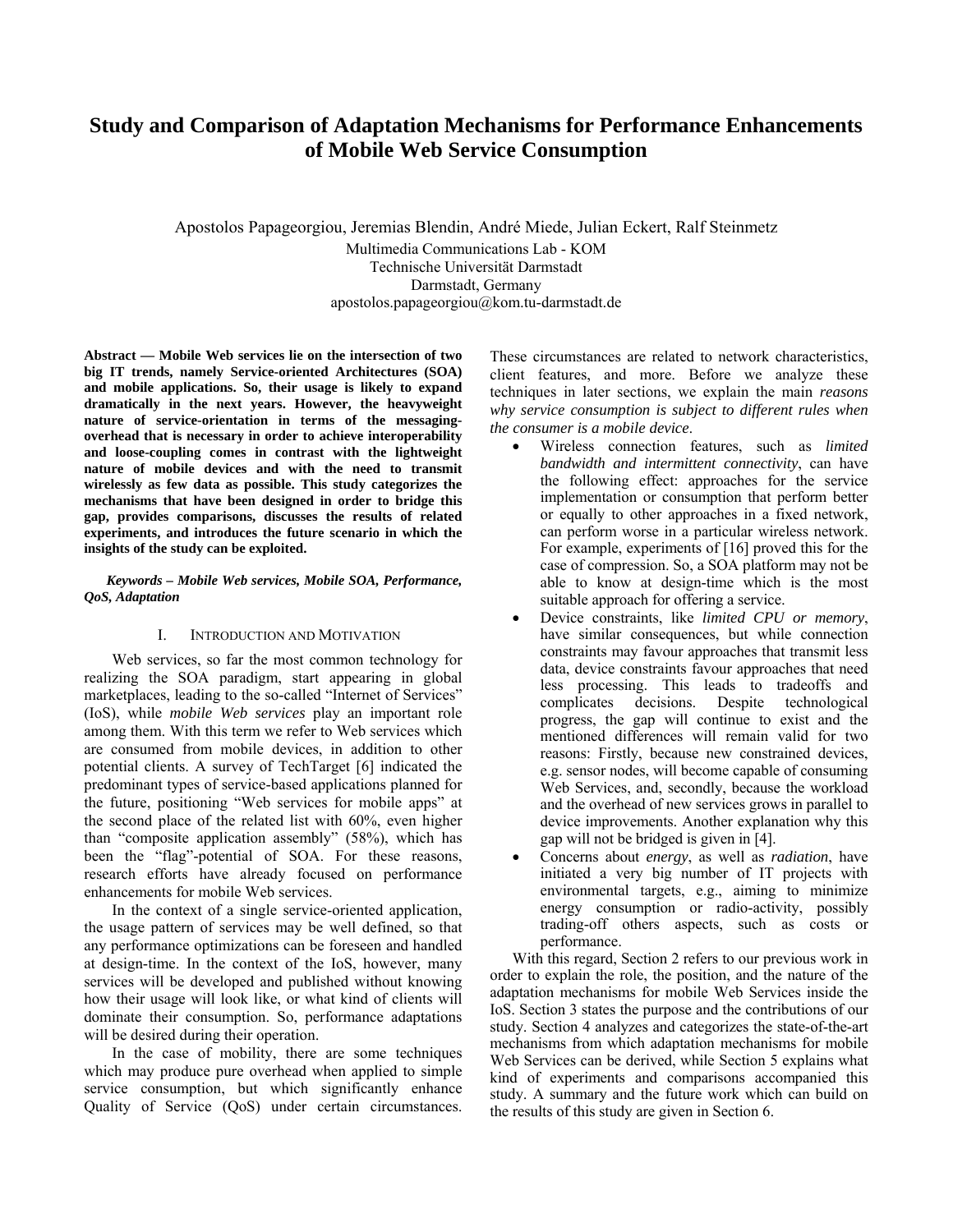## II. OUR WEB SERVICE ADAPTATION SCENARIO

Our concerns about estimating the suitability of different techniques for mobile Web Service adaptation stem from the needs of our "service marketplace mobility-extension", called Mobility Mediation Layer (MML). The MML is a framework for bridging the gaps towards mobile SOA. In [12], a study of the challenges and the potentials of mobile services indicated the need for the MML as a service marketplace extension that performs mobility-oriented tasks, such as the compatibility-support, the automatic contextenrichment, and more. Among others, the MML facilitates the re-offering of existing services with more lightweight interfaces for performance reasons. As coarsely shown in Fig.1, proxies can be generated for services that need to be offered wirelessly in a lightweight manner. They could perform protocol-transformation, compression or any other of the techniques that will be listed in Section 4.

After the enforcement of the adaptation mechanisms, the mobile developers will have further possibilities for programming clients that use the "adapted" service, in addition to the possibility of directly calling the Web Service. The generated interfaces will be offered and published in the marketplace by the MML itself, which can also be seen as a business model for the MML.



Figure 1. Adapting mobile Web Services in the MML.

#### III. RELATED WORK AND CONTRIBUTION OF OUR STUDY

Both the design-time decision about the set of alternative access methods that the MML should be able to offer and the runtime decision about which of these alternatives should be put into action for which service, have to be based on a detailed knowledge of measured benefits, which appear in any possible case. To our best knowledge, no study or survey has gathered and directly compared the adaptation mechanisms for mobile Web services so far, and, indeed, no existing work proved suitable to form the basis for our future plans.

Concerning the adaptation mechanisms themselves, the related work is completely covered in the next section. As for related studies, we mention the work of Lonthoff and Ortner [10], which lists and describes some generic approaches. Nevertheless, it is limited to descriptions and does not offer deeper analysis or comparisons. So, *main contribution* of the work at hand is the analysis of adaptation mechanisms according to the circumstances that make them beneficial and the mapping of related work to identified categories. After a detailed study of related work, we consider the following points as further contributions:

- Two-fold purpose experiments: validation of some results found in literature, as well as measurements under a technical setting that had not been examined yet, namely the variation of the used data types.
- Description of the Web service adaptation in the MML as a future scenario where adaptation mechanisms for mobile Web Services can be hosted.

## IV. ANALYSIS AND CATEGORIZATION

The consumption of Web services by mobile devices has many aspects that affect QoS. After a careful literature analysis among the approaches that aim at reducing the overhead of mobile Web service consumption, we identified four components that comprise the technical setting of a mobile Web service usage scenario. These are the service itself, the mobile device, the network connection and the application that uses the service. Each of them has various aspects that determine which approach would perform better. Table 1 lists the components, the aspects, and their possible values. The possible values were chosen with the minimum granularity that is necessary for our analysis. For most aspects, the values *small* (s), *medium* (m) and *high* (h) (or *large* (l)) were a good fit. For others, the possible values are *yes* (y) and *no* (n), instead. Example values (thresholds) are given for some aspects. These thresholds are not critical for the analysis and may depend on the goals of the developer or the platform that uses this knowledge. They are provided here just in order to give a feeling about the meaning of s, m, and h (or l) in the context of modern systems.

Our study among the approaches that try to optimize mobile Web service communication showed that most of them aim at improving response times, usually by minimizing the amount of transferred data. A number of these approaches are listed in Table I. Each one is described by a usage setting in which its authors/developers expect to have a big benefit. We are limited to this performance comparison. Further aspects like possible client incompatibilities (e.g., to RMI), decision algorithms for the proxy generation, legal issues of re-providing services etc., concern the logic and the constraints of the decision process, and rather remain subject of future work. An example of how the approaches were analyzed follows, while aspects that proved to be irrelevant to the efficiency were each time dropped from the table.

In [9] and [13], for example, "SOAP-over-UDP" (SoU) is compared to "SOAP-over-HTTP" and "SOAP-over-TCP". The transmission overhead of the three methods is compared, showing that SoU has the smallest. Still, the improvement is highest for small data volumes, while it gets very small for high data volumes. So, the biggest improvement is achieved with small and medium data volumes. Also the execution time is compared through a loopback link (server and client on the same machine) and over a WLAN link. On the loopback link, the SoU improvement is small, whereas it is ten times bigger over the WLAN link, which introduced a big latency. However, the UDP protocol does not guarantee a failure-free data transmission; hence the application should be able to cope with this feature.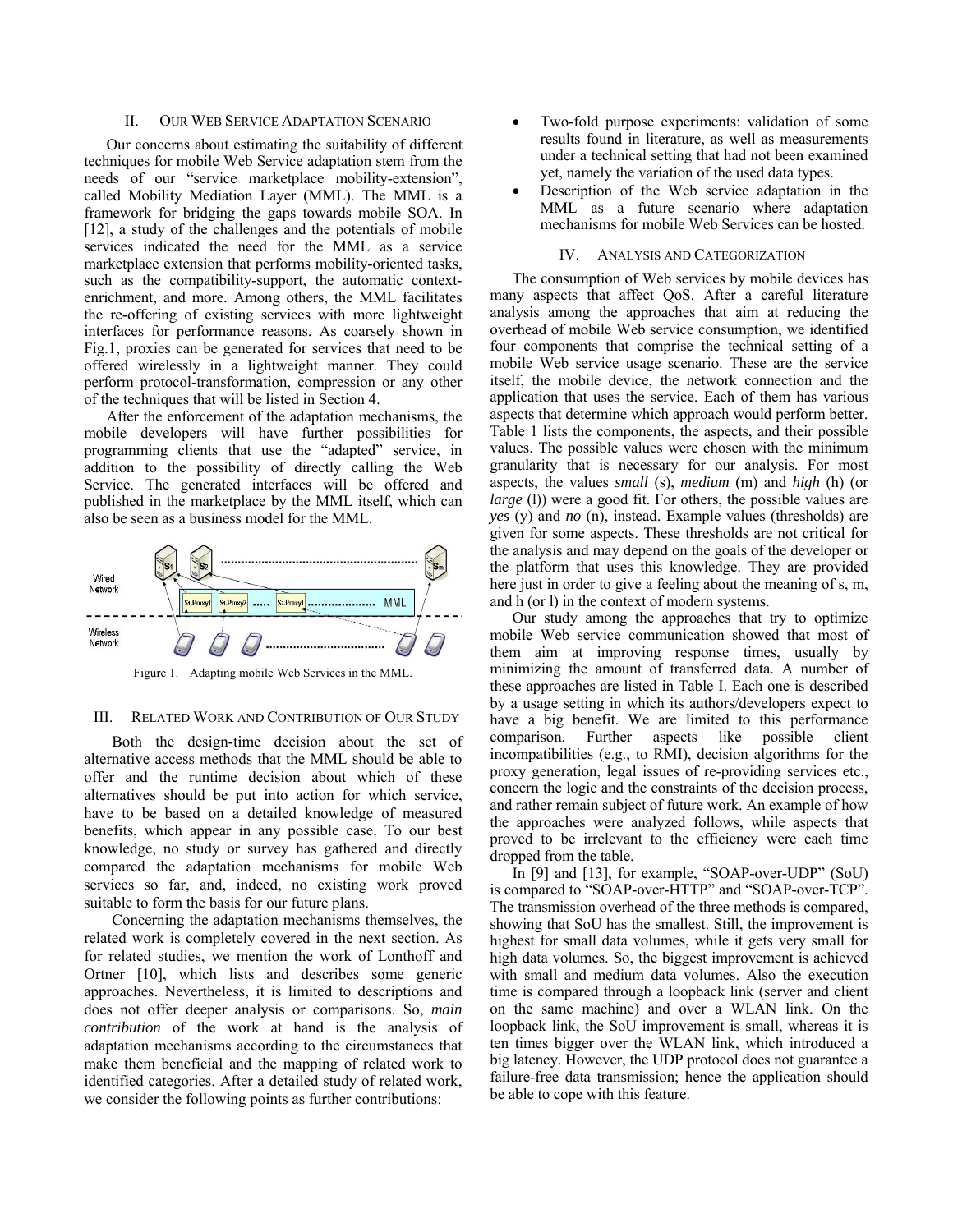| TABLE I.<br>ASPECTS THAT COMPRISE THE TECHNICAL SETTING DURING THE USAGE OF A MOBILE WEB SERVICE |  |
|--------------------------------------------------------------------------------------------------|--|
|--------------------------------------------------------------------------------------------------|--|

| Component                 | Aspect                                     | Values                                                                                          |  |  |  |  |  |  |  |
|---------------------------|--------------------------------------------|-------------------------------------------------------------------------------------------------|--|--|--|--|--|--|--|
|                           | User data size to SOAP message size ratio  | small, medium, large                                                                            |  |  |  |  |  |  |  |
|                           | SOAP message size                          | small: $\leq 100b$ , medium: $\leq 1kb$ , large: $>1kb$                                         |  |  |  |  |  |  |  |
| Service                   | Caching possible                           | No. Session, User, Everyone                                                                     |  |  |  |  |  |  |  |
|                           | <b>Statefulness</b>                        | Yes, no                                                                                         |  |  |  |  |  |  |  |
|                           | Processing time                            | small: $\leq$ 1s, medium: $\leq$ 1minute, high: >1minute                                        |  |  |  |  |  |  |  |
|                           | Connection-Setup direction                 | Consumer $\rightarrow$ Provider, Provider $\rightarrow$ Consumer                                |  |  |  |  |  |  |  |
| Application               | Service call frequency                     | small: $\leq$ 1 per 10 minutes, medium: $\leq$ 100 per 10 minutes, high: $>$ 100 per 10 minutes |  |  |  |  |  |  |  |
|                           | Service call dependence                    | small, medium, high                                                                             |  |  |  |  |  |  |  |
| Device                    | <b>CPU Power</b>                           | small: mobile sensor, medium: smartphone, large: laptop                                         |  |  |  |  |  |  |  |
|                           | Available Memory                           | small, medium, large                                                                            |  |  |  |  |  |  |  |
|                           | Bandwidth                                  | small: $\leq$ 50kb/s, medium: $\leq$ 1mb/s, high: $>1$ mb/s                                     |  |  |  |  |  |  |  |
|                           | Latency                                    | small: $\leq 10$ ms, medium: $\leq 50$ ms, high: $>50$ ms                                       |  |  |  |  |  |  |  |
| Device Network Connection | Packet loss                                | None: $\leq 0.01\%$ , small: $\leq 5\%$ , medium: $\leq 15\%$ , high: $>15\%$                   |  |  |  |  |  |  |  |
|                           | Stability                                  | small, medium, high                                                                             |  |  |  |  |  |  |  |
|                           | Disconnected periods                       | Yes, no                                                                                         |  |  |  |  |  |  |  |
|                           | Directionality of connection establishment | Device $\rightarrow$ Internet, no                                                               |  |  |  |  |  |  |  |

### TABLE II. ANALYSIS OF APPROACHES FOR ADAPTED WEB SERVICE CONSUMPTION ACCORDING TO THE SETTINGS THAT MAKE THEM BENEFICIAL

|                | Component                                | Device Network Connection |          |             |           | Device<br>Service       |           |                               |                                | Application        |                                   |                            |                                                                       |
|----------------|------------------------------------------|---------------------------|----------|-------------|-----------|-------------------------|-----------|-------------------------------|--------------------------------|--------------------|-----------------------------------|----------------------------|-----------------------------------------------------------------------|
|                | Aspect<br>Approach                       | Bandwidth                 | Latency  | Packet loss | Stability | peroids<br>Disconnected | CPU Power | Data size / SOAP size<br>SIZe | size<br><b>SOAP</b><br>message | time<br>Processing | ${\rm frequency}$<br>Service call | dependence<br>Service call | time Improvement<br>Expected response<br><b>SOAP/HTTP/TCP</b><br>over |
| $[9]$ , $[13]$ | SOAP-over-UDP                            |                           | $\geq m$ | $\leq s$    |           |                         |           |                               | $\leq m$                       | $\leq s$           |                                   | $\leq$ s                   | $8-10x$                                                               |
| $[17]$         | SOAP-over-SCTP                           |                           |          | $\geq m$    | $\geq h$  |                         |           |                               |                                |                    | $\geq h$                          |                            | $1.1x-1.3x$                                                           |
| $[8]$ , $[16]$ | zLib Compression                         | $\leq$ s                  |          |             |           |                         | $\geq m$  |                               | $\geq m$                       |                    |                                   |                            | $1x-1.5x$                                                             |
| $[7]$          | SOAP-over-WAP                            | $\leq m$                  |          |             |           |                         |           |                               |                                |                    |                                   |                            | 1.3x                                                                  |
| [8]            | SOAP-over-TCP with persistent connection | $\geq m$                  |          |             | $\geq h$  |                         |           |                               | $\geq m$                       |                    | $\geq h$                          |                            | $2x-5x$                                                               |
| $[3]$          | SOAP-over-SMTP/POP3                      |                           |          |             | $\leq m$  | V                       |           |                               |                                | $\geq h$           |                                   |                            |                                                                       |
| $[2]$          | Wireless SOAP                            | $\leq m$                  |          |             |           |                         |           | $\leq s$                      | $\geq m$                       |                    |                                   |                            | $3x-5x$                                                               |
| $[5]$          | <b>JAVA RMI</b>                          | $\geq m$                  | $\geq m$ | $\leq$ s    |           |                         |           |                               |                                |                    |                                   |                            | >10x                                                                  |
| $[11]$         | <b>HHFR</b>                              | $\leq m$                  |          |             |           |                         |           | $\leq m$                      |                                |                    | $\geq m$                          |                            | $1.5x-10x$                                                            |
| $[1]$          | MundoCore RMC                            |                           |          |             |           |                         | ≤m        |                               |                                |                    |                                   |                            | $3x-5x$                                                               |
| $[14]$         | <b>Fast Web Services</b>                 | ≤m                        |          |             |           |                         |           | ≤m                            | $\geq m$                       |                    |                                   |                            | $2x-10x$                                                              |

A similar logic, easily traceable through a careful analysis of Table II, was followed for the remaining approaches. In addition, *the performance enhancement expected by the authors/developers of the approach* is given in the last column. This is expressed in comparison to standard SOAP calls and varies a lot even for the same approach, as it is exactly this value that depends on the other aspects. Other approaches exist, e.g. REST-based. However, some of them were excluded from the results because of lack of reliable and well-documented published material.

At first sight, no strict grouping seems to be possible based only on the values of the aspects, so the presented analysis remains our main contribution. But instead of categories that are strictly based on "beneficial circumstances", we list five "weakly" defined groups, which are obtained based on the ideas behind the approaches. Up to an extent, approaches of the same group are expected to offer benefits under similar circumstances. The following distinguishable ideas were found in the studied approaches:

- Reduction of redundancies in a stream of Web service calls ([8], [11], [17]).
- Replacement of SOAP calls with alternative RPC Mechanisms  $([1], [5])$ .
- Reduction of the amount of data transmitted during a Web service call, while leaving the rest of the Web service stack untouched ([2], [8], [7], [14], [16]).
- Introduction of a message queuing infrastructure that queues SOAP messages for retrieval when the device connection is ready for it [3].
- Ignorance of transmission failures, probably for noncritical service calls ([9], [13]).

## V. CURRENT EXPERIMENTS AND OUTLOOK

A couple of the examined approaches have been experimentally validated and further examined. Experiments were done with implementations that correspond to the approaches of [5] and [16]. We measured the data overhead reduction and the response times over simulated wireless